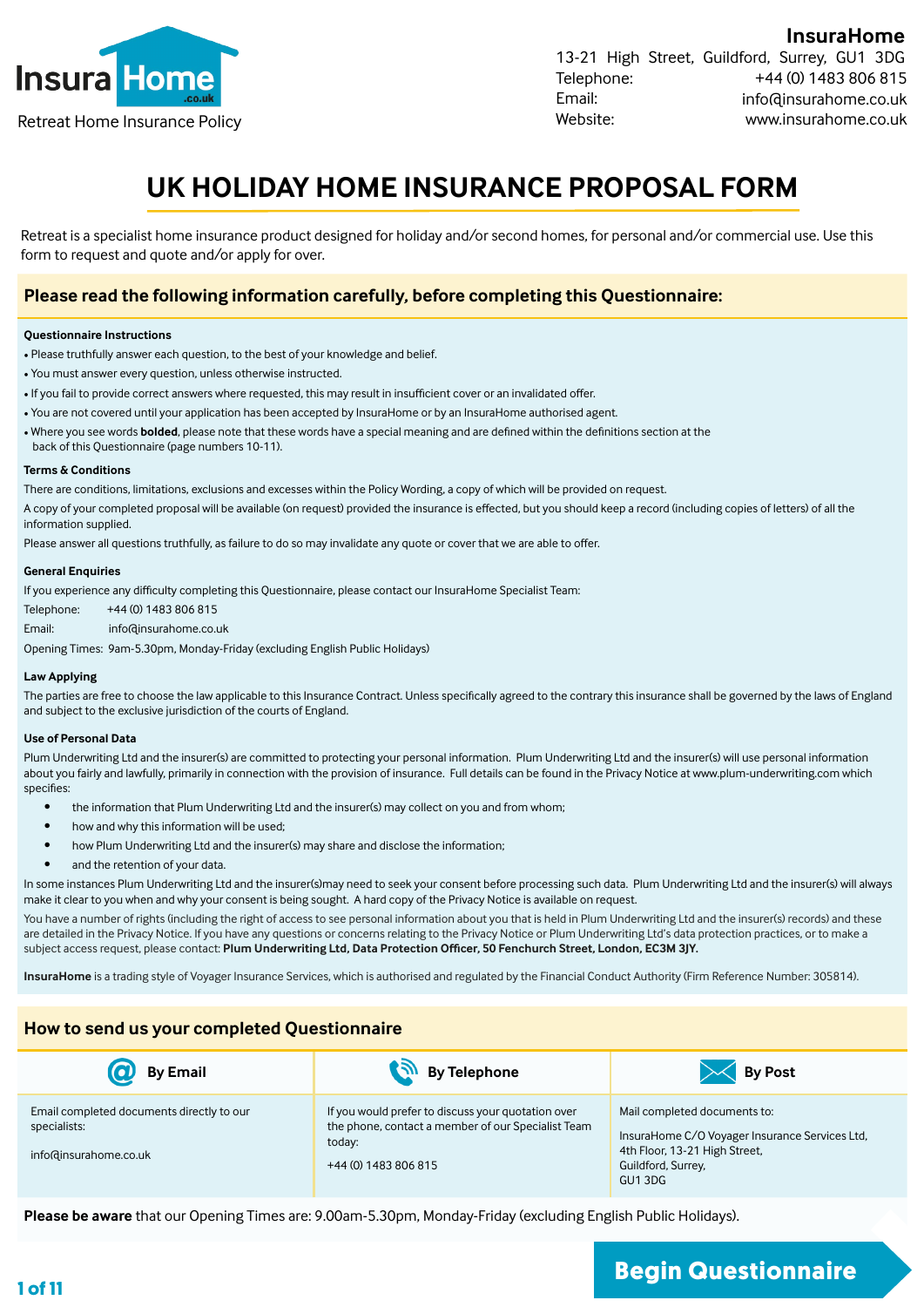### **1. Declaration Statements**

Please read the following statements carefully and answer truthfully, as failure to do so will result in an invalid quote, if one is supplied.

| <b>Declaration Statements</b> please tick one box only per line                                                                                                      | <b>AGREE</b> | <b>DISAGREE</b> |
|----------------------------------------------------------------------------------------------------------------------------------------------------------------------|--------------|-----------------|
| You or any other persons living with you have never been convicted of, or charged with, any offence (other<br>than motoring offences or spent convictions)           |              |                 |
| You or any other persons living with you have never been made bankrupt or entered into a bad debt<br>arrangement with creditors                                      |              |                 |
| You or any other persons living with you have never had insurance cancelled, refused, declined or voided, or<br>had any special terms imposed                        |              |                 |
| The holiday home is built of brick, stone or concrete, and roofed with slate, tile or concrete                                                                       |              |                 |
| The <b>holiday home</b> is in a good state of repair and regularly maintained                                                                                        |              |                 |
| The holiday home has been built in an area that is historically free from flooding and coastal or river erosion.                                                     |              |                 |
| No part of the <b>holiday home</b> has previously flooded                                                                                                            |              |                 |
| The holiday home is not located within 200 metres of any river, stream or tidal water                                                                                |              |                 |
| The holiday home is free from signs of internal or external stepped or diagonal cracking                                                                             |              |                 |
| The holiday home has never been monitored for subsidence, heave or landslip                                                                                          |              |                 |
| The holiday home has never suffered from subsidence, heave or landslip                                                                                               |              |                 |
| You are not aware of any survey carried out on your holiday home which mentions subsidence, settlement<br>or movement of buildings                                   |              |                 |
| You are not aware of any neighbouring buildings that have been the subject of an occurrence of subsidence,<br>heave or landslip                                      |              |                 |
| There are no trees or shrubs within 7 metres (22 feet) of your holiday home (whether inside or outside your<br>premises) which are more than 3 metres (10 feet) tall |              |                 |
| There are no building works in progress or planned in the next 12 months                                                                                             |              |                 |
| The holiday home is not used by any business, trade or profession, apart from commercial holiday letting                                                             |              |                 |

### **Additional Declaration Information**

**If you answered 'DISAGREE' to any of the statements above, please elaborate with additional relevant information in this space:**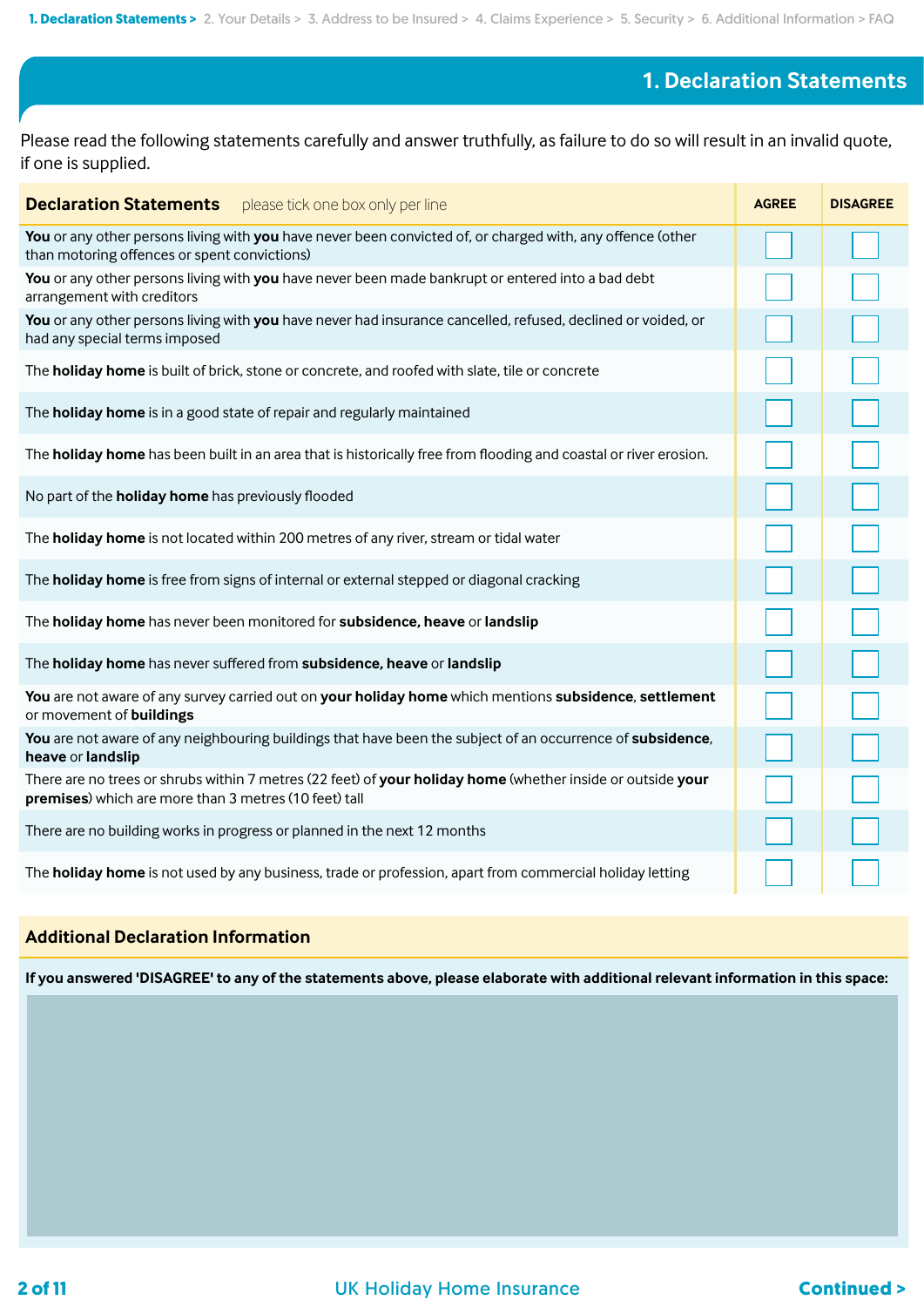### **2. Your Details**

We require a contact telephone number as we may have questions about **your** application or require further information to complete **your** quote. Please include any part-time work, full time education or unemployment when filling in **your**  Occupation.

### **Details of Proposer**

| Title                |                      |
|----------------------|----------------------|
| Forenames            |                      |
| Surname              |                      |
| Date of Birth        |                      |
| Occupation           |                      |
| Telephone Number     | Evening:<br>Daytime: |
| Mobile Number        |                      |
| <b>Email Address</b> |                      |

### **Details of Joint Proposer** (if applicable)

| Title                |                      |
|----------------------|----------------------|
| Forenames            |                      |
| Surname              |                      |
| Date of Birth        |                      |
| Occupation           |                      |
| Telephone Number     | Evening:<br>Daytime: |
| Mobile Number        |                      |
| <b>Email Address</b> |                      |

### **Correspondence Address** (not the address to be insured)

| House Name/Number  |  |
|--------------------|--|
| <b>Street Name</b> |  |
| Town               |  |
| County             |  |
| Postcode           |  |
| Country            |  |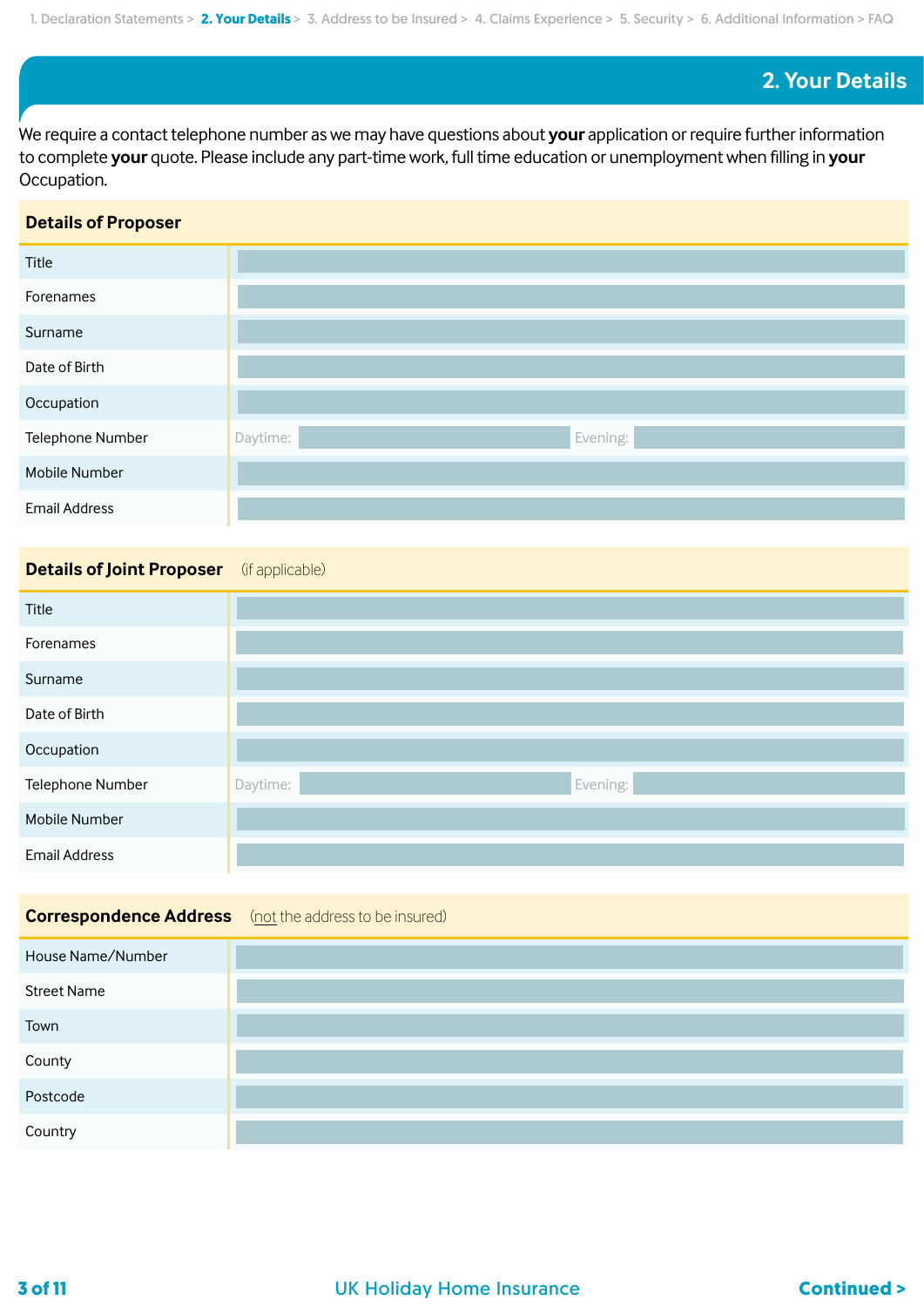# **3. Address to be Insured**

| <b>Address To Be Insured</b> |  |  |
|------------------------------|--|--|
| House Name/Number            |  |  |
| <b>Street Name</b>           |  |  |
| Town                         |  |  |
| County                       |  |  |
| Postcode                     |  |  |
| Country                      |  |  |

| <b>Property Type</b> please tick the property type of the property you wish to insure |                                         |                       |  |  |
|---------------------------------------------------------------------------------------|-----------------------------------------|-----------------------|--|--|
|                                                                                       | <b>Barn Conversion</b>                  | Flat - Other          |  |  |
|                                                                                       | <b>Block of Flats - Converted House</b> | House - Detached      |  |  |
|                                                                                       | Block of Flats - Purpose Built          | House - Semi Detached |  |  |
|                                                                                       | Bungalow - Detached                     | House - Terraced      |  |  |
|                                                                                       | Bungalow - Semi Detached                | Maisonette            |  |  |
|                                                                                       | Bungalow - Terraced                     | Park/Static Home      |  |  |
|                                                                                       | Flat - Basement                         | Townhouse             |  |  |
|                                                                                       | Flat - Ground Floor                     | Other:                |  |  |

**Occupancy Type** please tick the type of occupancy that your second/holiday home is used for

| Used for short term commercial holiday letting                 |
|----------------------------------------------------------------|
| Own/friends and family use only                                |
| Own/friends and family & short term commercial holiday letting |
| Other:                                                         |

### **Additional Property Details**

| Number of bedrooms        |                                                                                  |           |             |                 |
|---------------------------|----------------------------------------------------------------------------------|-----------|-------------|-----------------|
| Approximate year of build |                                                                                  |           |             |                 |
|                           | Is the <b>holiday home</b> Grade Listed (if 'YES', please specify grading type)? | <b>NO</b> | <b>YES:</b> | Grading<br>vpe: |

### **4 of 11** UK Holiday Home Insurance **Continued >**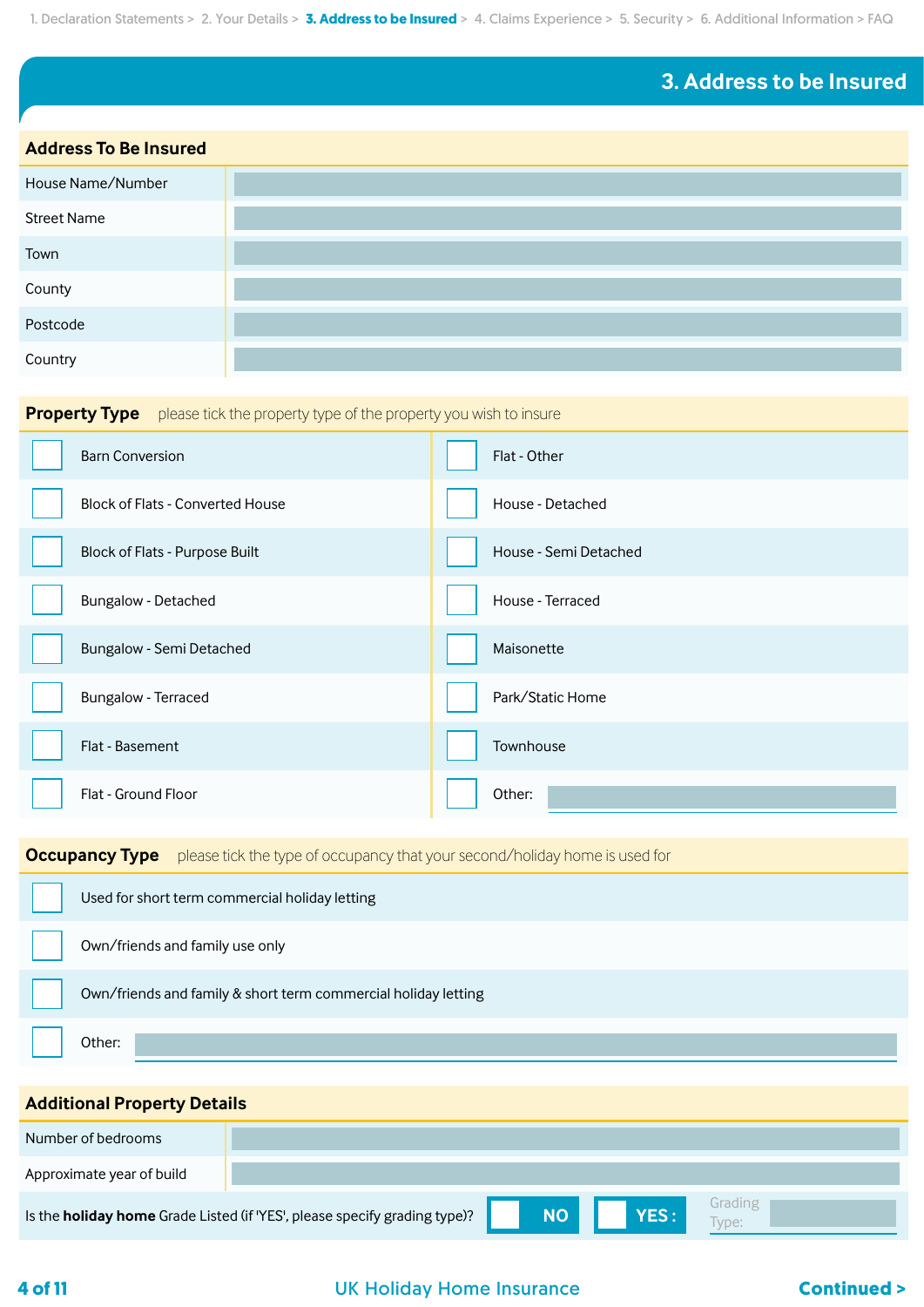| Does the property have a flat roof (if 'YES', what percentage)?       | <b>NO</b>  | YES:      | %    |
|-----------------------------------------------------------------------|------------|-----------|------|
| Does the property have a felt roof (if 'YES', what percentage)?       | <b>NO</b>  | YES:      | $\%$ |
| Are there any swimming pools at the <b>holiday home</b> ?             | <b>NO</b>  | YES:      |      |
| Are there any open fires or wood burners at the <b>holiday home</b> ? | <b>NO</b>  | YES:      |      |
|                                                                       |            |           |      |
| <b>Buildings</b><br>please tick one only                              |            |           |      |
| Do you require buildings cover?                                       | <b>YES</b> | <b>NO</b> |      |
| Do you require accidental damage cover for an additional premium?     | <b>YES</b> | <b>NO</b> |      |

#### **IMPORTANT INFORMATION**

**You** must take reasonable steps to ensure that **your sums insured** are adequate at all times otherwise **we** will only pay a proportion of **your** claim, as detailed below.

| <b>Buildings includes:</b> |                                                                                                                                       |  |                                  |
|----------------------------|---------------------------------------------------------------------------------------------------------------------------------------|--|----------------------------------|
|                            | the holiday home and its decorations (holiday home is defined<br>as: the private dwelling, garages and outbuildings used as a holiday |  | fixed fuel tanks<br>septic tanks |
|                            | home at the premises you wish to insure)                                                                                              |  | patios and terraces              |
|                            | fixtures, fittings and fitted appliances attached to the holiday home                                                                 |  | walls, gates and fences          |
|                            | underground services, sewers, pipes, cables and drains which                                                                          |  | wind turbines and solar panels   |
|                            | connect to the public mains                                                                                                           |  | ponds                            |
|                            | swimming pools and hot tubs                                                                                                           |  | ornamental fountains             |
|                            | tennis courts                                                                                                                         |  | stairlifts                       |
|                            | drives and paths                                                                                                                      |  | lamp posts                       |

**Buildings sum insured** is the estimated cost of rebuilding if **your buildings** were destroyed (this is not the same as the market value). It must be adequate to include **rebuilding expenses**.

If, at the time of any loss or damage, the **buildings sum insured** is not enough to reconstruct **your buildings we** will proportionally reduce the amount of any claim payment made by the percentage of under payment of premium which has arisen as a result of the shortfall in the **sum insured**.

For example, if the premium **you** have paid for **your buildings** insurance is equal to 75% of what **your** premium would have been if **your buildings sum insured** was enough to reconstruct **your buildings**, then **we** will pay up to 75% of any claim made by **you**.

**Buildings Sum Insured £**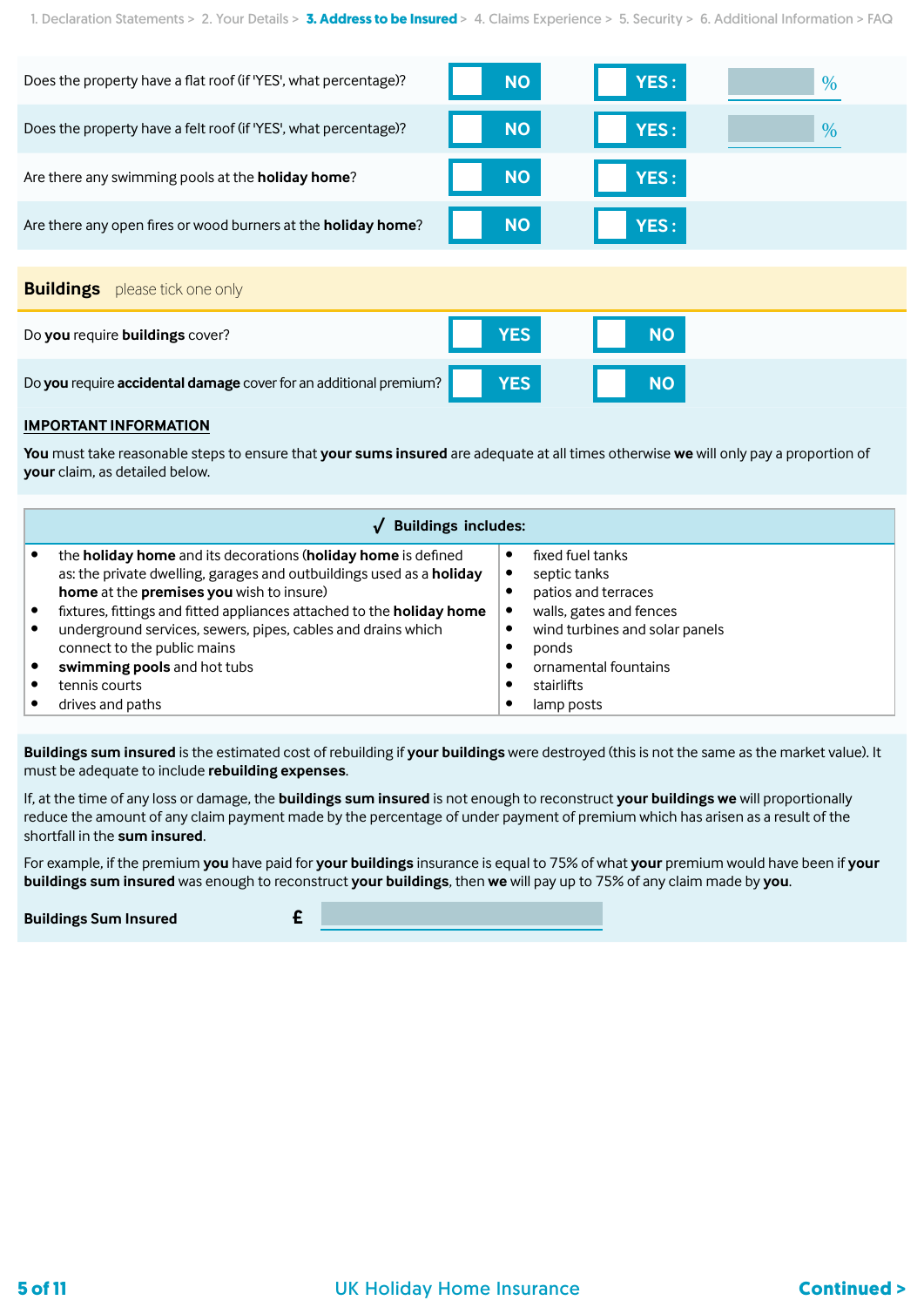| please tick one only<br><b>Contents</b>                           |     |           |
|-------------------------------------------------------------------|-----|-----------|
| Do you require contents cover?                                    | YES | <b>NO</b> |
| Do you require accidental damage cover for an additional premium? |     | <b>NO</b> |

#### **IMPORTANT INFORMATION**

**You** must take reasonable steps to ensure that **your sums insured** are adequate at all times otherwise **we** will only pay a proportion of **your** claim, as detailed below.

| <b>Contents includes:</b>                                           | Contents do not include:<br>x                                 |
|---------------------------------------------------------------------|---------------------------------------------------------------|
| leaseholder's fixtures and fittings                                 | motor vehicles (other than domestic gardening equipment,<br>с |
| carpets                                                             | motorised mobility scooters, electric wheelchairs or          |
| radio and television aerials, satellite dishes, their fittings and  | powerchairs), caravans, trailers or watercraft or their       |
| masts which are attached to the holiday home                        | accessories other than those defined as <b>watercraft</b>     |
| property in the open but within the <b>premises</b> up to £1,000 in | any living creature                                           |
| total per claim (other than radio and television aerials, satellite | any part of the buildings                                     |
| dishes, their fittings and masts which are attached to the          | any property held or used for business purposes other than    |
| holiday home)                                                       | contents used or held to furnish the premises for use as a    |
| precious metals up to £2,500 per claim within the private           | holiday home                                                  |
| dwelling                                                            | any property insured under any other insurance                |
| pedal cycles up to £500 per claim                                   | deeds, registered bonds and other such documents              |
| contents in garages and outbuildings up to £2,500 in total per      | gemstones, jewellery, watches and furs                        |
| claim                                                               | land or water<br>$\bullet$                                    |
| fine art and antiques up to 10% of the contents sums                | stamp or coin collections                                     |
| insured in total per claim                                          | money and credit cards                                        |

If, at the time of any loss or damage, the **contents sum insured** is not enough to replace the entire **contents** of **your holiday home** as new, **we** will proportionally reduce the amount of any claim payment made by the percentage of under payment of premium which has arisen as a result of the shortfall in the **sum insured**.

For example, if the premium **you** have paid for **your contents** insurance is equal to 75% of what **your** premium would have been if **your contents sum insured** was enough to replace the entire **contents** of **your holiday home** as new, then **we** will pay up to 75% of any claim made by **you**.

**General Contents Sum Insured £**

**Desired Excess** please tick the excess amount you would like for both Contents and Buildings Cover

| <b>Desired Excess Amount</b> | <b>Contents</b> | <b>Buildings</b> |
|------------------------------|-----------------|------------------|
| £100                         |                 |                  |
| £250                         |                 |                  |
| £500                         |                 |                  |
| £1,000                       |                 |                  |
| £2,500                       |                 |                  |
| £5,000                       |                 |                  |

**Please Note:** The **excess** for **subsidence** may be fixed. You should check the **policy** wording or contact Customer Services if you are unsure.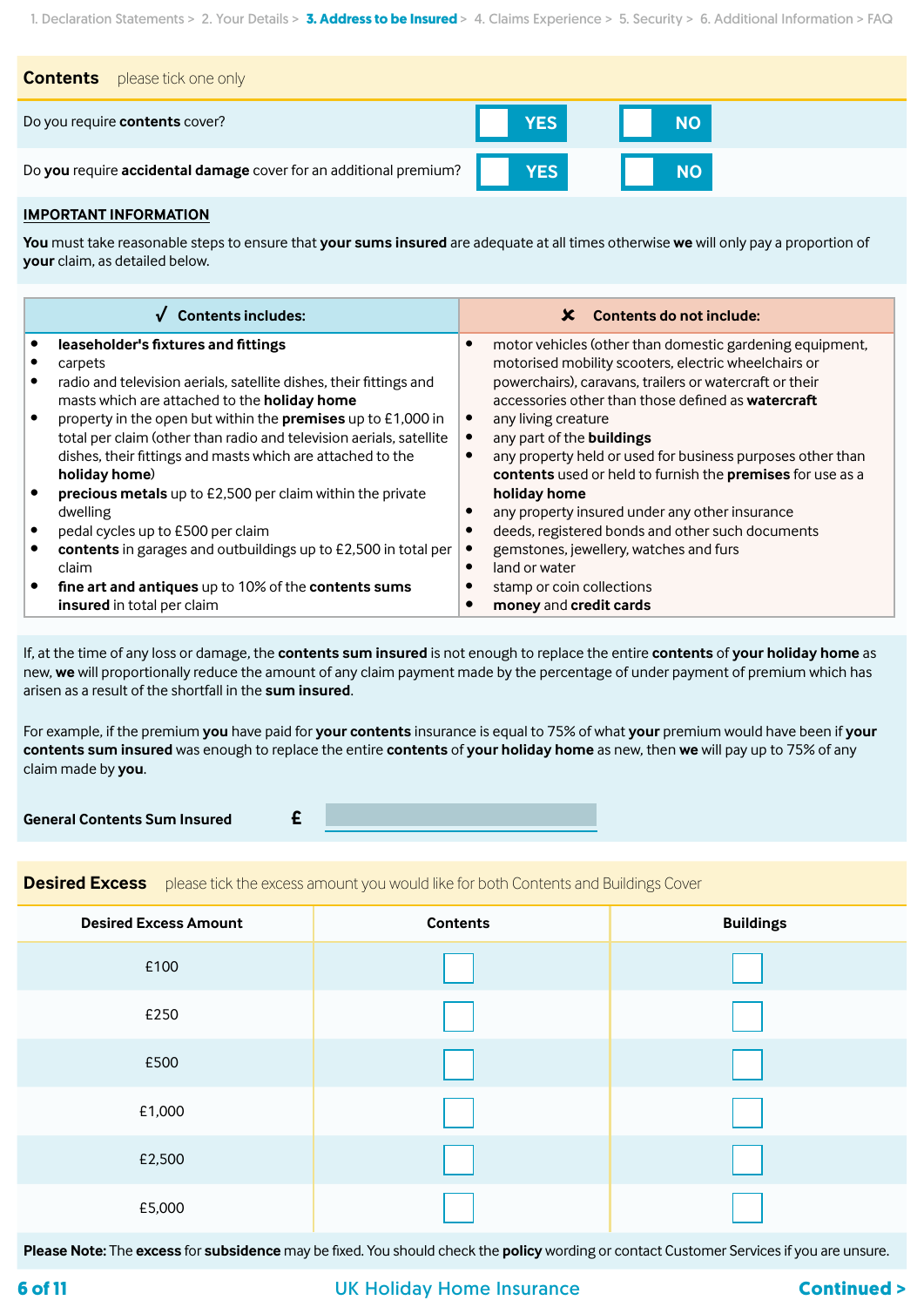# **4. Claims Experience**

| <b>Claims History</b> please tick one only                                                                                                                                                                                                 | <b>YES</b> | <b>NO</b> |
|--------------------------------------------------------------------------------------------------------------------------------------------------------------------------------------------------------------------------------------------|------------|-----------|
| Has the proposer or any member of the family or any person normally residing at the <b>premises</b> sustained any<br>loss or damage during the last 5 years which would have been covered under this insurance, whether claimed<br>or not? |            |           |

If 'YES', please give details including a brief description, location of the loss (at a previous address or away from the **home**), amount and status of the claim(s) (settled, declined, outstanding or not claimed for) in the table below:

| Date of Loss | <b>Brief Description of Loss/Damage</b> | Location | Amount | <b>Status</b> |
|--------------|-----------------------------------------|----------|--------|---------------|
|              |                                         |          |        |               |
|              |                                         |          |        |               |
|              |                                         |          |        |               |
|              |                                         |          |        |               |
|              |                                         |          |        |               |
|              |                                         |          |        |               |
|              |                                         |          |        |               |
|              |                                         |          |        |               |
|              |                                         |          |        |               |
|              |                                         |          |        |               |
|              |                                         |          |        |               |
|              |                                         |          |        |               |
|              |                                         |          |        |               |
|              |                                         |          |        |               |
|              |                                         |          |        |               |
|              |                                         |          |        |               |
|              |                                         |          |        |               |
|              |                                         |          |        |               |
|              |                                         |          |        |               |
|              |                                         |          |        |               |
|              |                                         |          |        |               |
|              |                                         |          |        |               |
|              |                                         |          |        |               |
|              |                                         |          |        |               |
|              |                                         |          |        |               |
|              |                                         |          |        |               |

### **7 of 11 DR Holiday Home Insurance Continued > Continued >**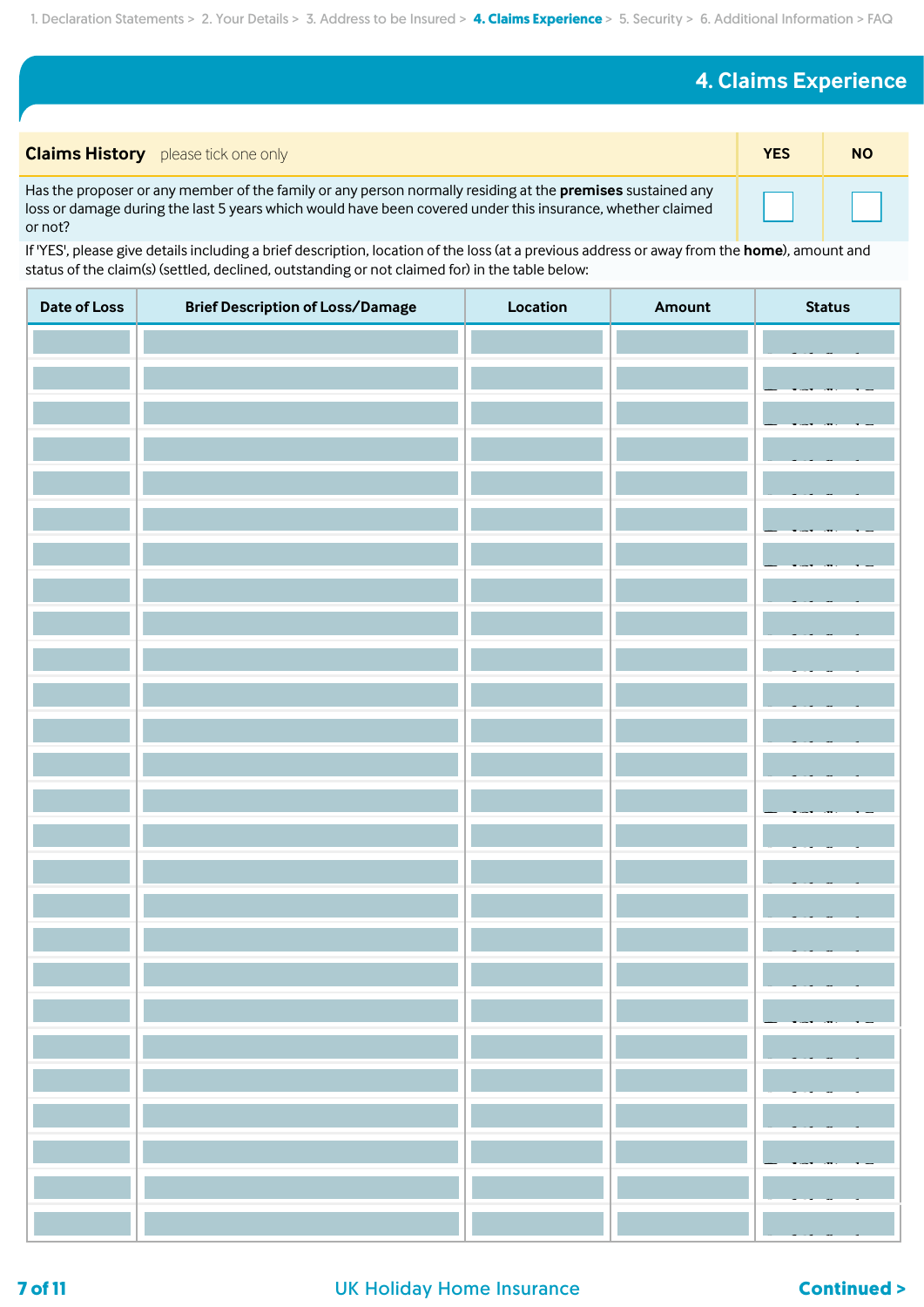# **5. Security**

| <b>Security Details</b> please tick one only                                                                                                                                                                                                                                                  | <b>YES</b> | <b>NO</b> |
|-----------------------------------------------------------------------------------------------------------------------------------------------------------------------------------------------------------------------------------------------------------------------------------------------|------------|-----------|
| Are the final exit doors secured by:<br>a) mortice deadlock with at least 5 levers;<br>b) a rim deadlock conforming to British Standard 3621 or;<br>c) If the door(s) are UPVC or double glazed, a multi-point locking system with either:<br>a lever or built-in deadlocking cylinder?       |            |           |
| Are all other external doors secured by:<br>a) mortice deadlock or a deadlock conforming to British Standard 3621 or;<br>b) a multi-point locking system with either a lever or built-in deadlocking cyclinder or;<br>c) key-operated security bolts fitted internally to the top and bottom? |            |           |
| Are all opening sections of the:<br>basement<br>$\bullet$<br>ground floor and easily accessible windows<br>$\bullet$<br>fanlights and skylights<br>$\bullet$<br>to the buildings secured by key-operated window locks?                                                                        |            |           |
| If you answered 'NO' to any of the questions above, please add additional notes here:                                                                                                                                                                                                         |            |           |
|                                                                                                                                                                                                                                                                                               |            |           |

| <b>Burglar Alarm</b> please tick one only                             |                                                                                                            | <b>YES</b> | <b>NO</b> |
|-----------------------------------------------------------------------|------------------------------------------------------------------------------------------------------------|------------|-----------|
|                                                                       | Is the <b>holiday home</b> fitted with a burglar alarm? If 'NO', skip to Section 6. Additional Information |            |           |
| Who installed the alarm?                                              |                                                                                                            |            |           |
| Is the alarm maintained under a contract with the installing company? |                                                                                                            | $\Box$     |           |
| If 'YES', how often is it maintained?                                 |                                                                                                            |            |           |
| What type of signalling does the alarm use?                           |                                                                                                            |            |           |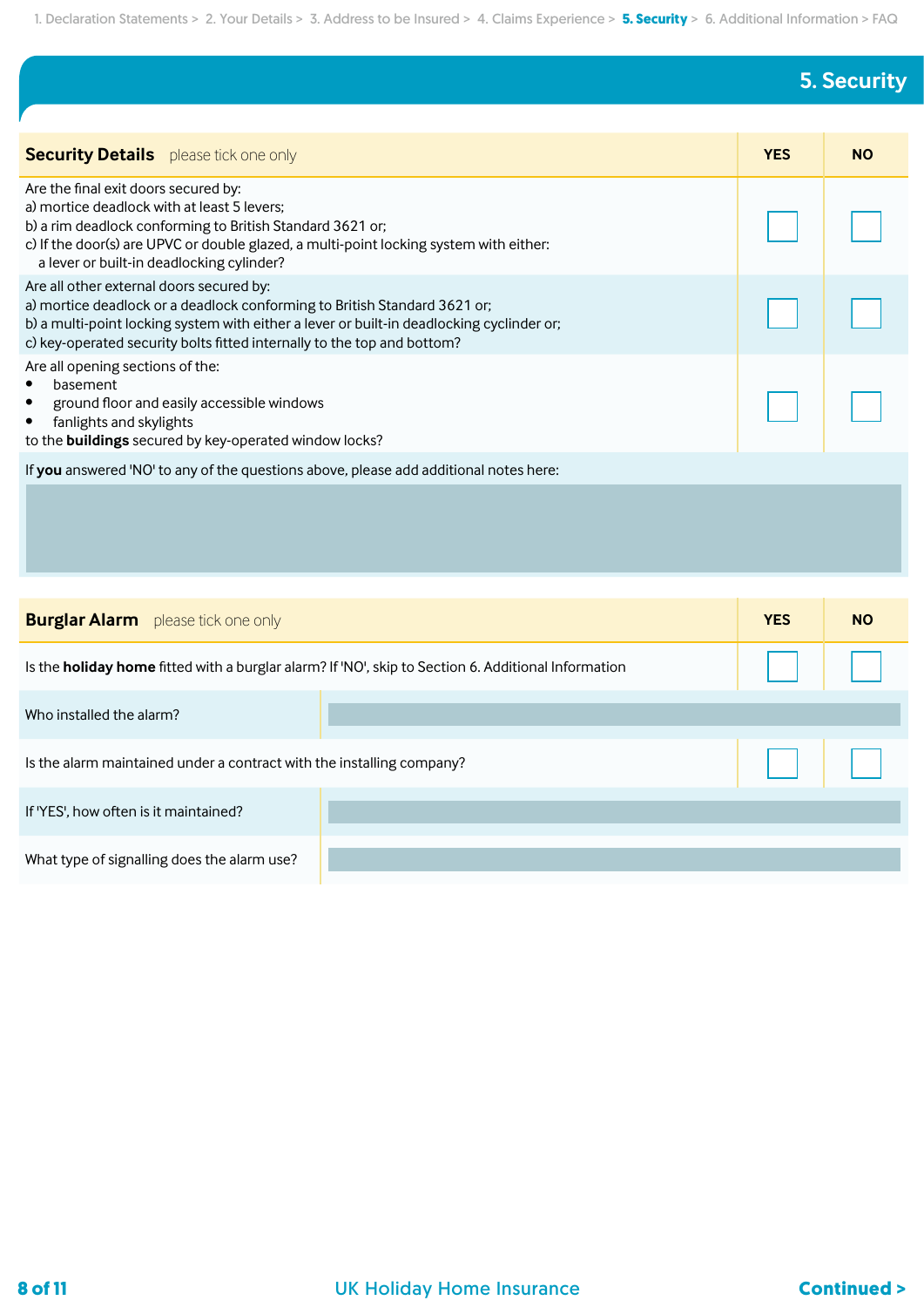## **6. Additional Information**

| <b>Additional Information</b> |                                                                                         |            |           |
|-------------------------------|-----------------------------------------------------------------------------------------|------------|-----------|
| Number of years claim-free    |                                                                                         |            |           |
|                               | Do/will you have a UK bank account for the collection of premium and payment of claims? | <b>YES</b> | <b>NO</b> |
|                               |                                                                                         |            |           |
| <b>Previous Insurance</b>     | please provide the name(s) of your previous insurers                                    |            |           |
| <b>Buildings</b>              |                                                                                         |            |           |
| <b>Contents</b>               |                                                                                         |            |           |

**Supporting Information** please use this space to add any supporting information that you feel is relevant to your application

### **Declaration**

**To the best of my knowledge and belief the information provided in connection with this proposal, whether in my own hand or not, is true.**

**I understand that non-disclosure and/or misrepresentation of any relevant fact may entitle Insurers to void the insurance. This proposal and the information provided in connection therewith contain statements upon which Insurers will rely in deciding to accept this insurance. Should a contract of insurance be concluded this proposal will form the basis of the insurance.**

| Subject to acceptance by Insurers, when would you like the insurance to commence?<br>Date: |                                                                                      |       |  |
|--------------------------------------------------------------------------------------------|--------------------------------------------------------------------------------------|-------|--|
|                                                                                            | <b>Signature of Proposer(s)</b>                                                      |       |  |
| Signed:                                                                                    |                                                                                      | Date: |  |
|                                                                                            |                                                                                      |       |  |
| Signed: X                                                                                  |                                                                                      | Date: |  |
|                                                                                            |                                                                                      |       |  |
|                                                                                            | Please refer to the instructions on page 1 as to how to submit this form. Thank you. |       |  |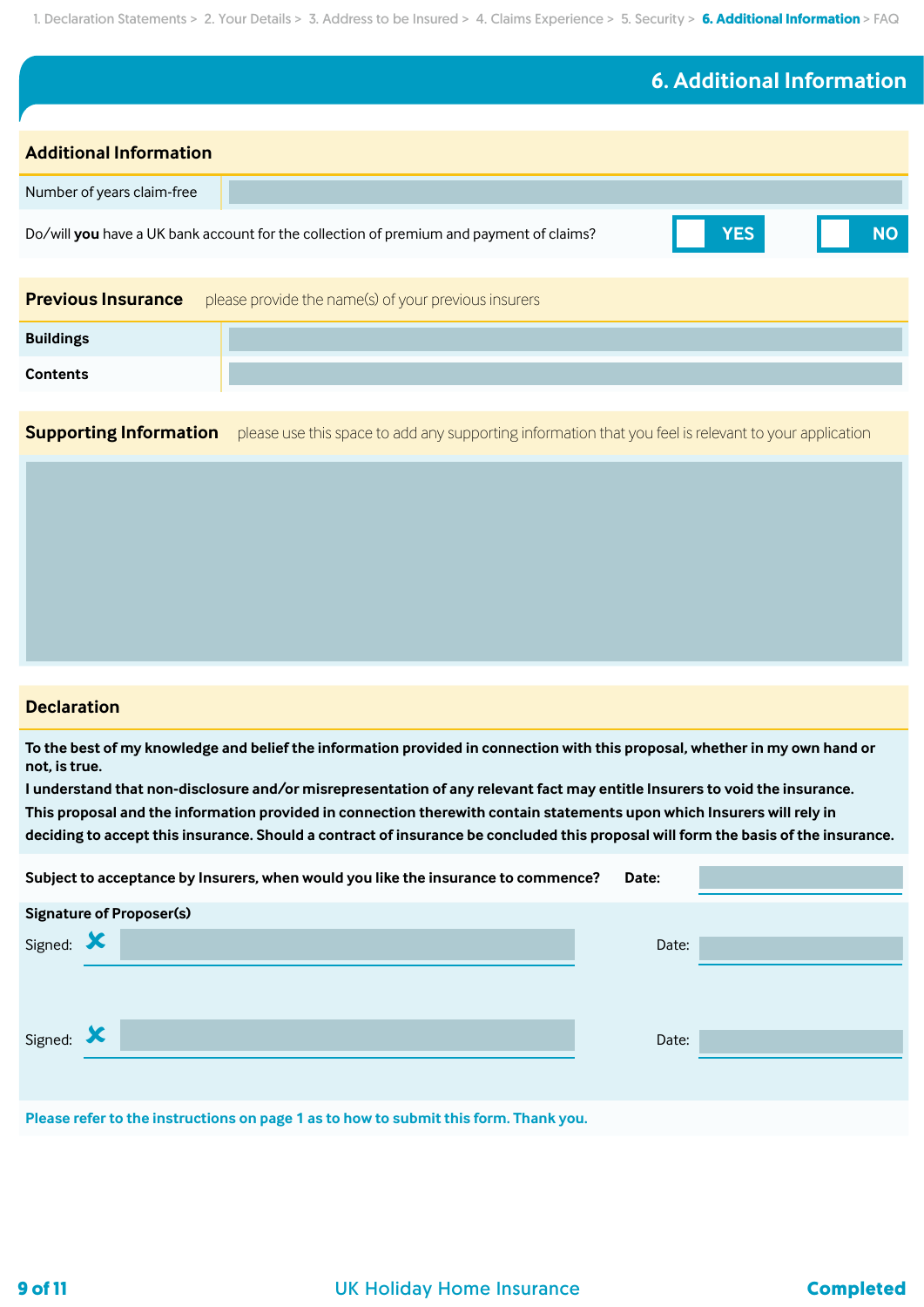## **FAQs & Definitions**

Throughout this Questionnaire, words that hold a special/particular meaning have been bolded. Definitions of these words can be found below. If you are having trouble understanding any definitions or require further clarification, please contact one of our specialists.

| <b>Words with Special Meanings</b>                                                                                                                     |                                                                                                                                                                                                                                                                                                                                                                                                                                                                                                                                                                                                                                                                                                                                                                                                                           |                                                                                                                                                                                                                                                                                                                                                                                                                                                                                                                                                                                                                                                                                                                                                                                               |
|--------------------------------------------------------------------------------------------------------------------------------------------------------|---------------------------------------------------------------------------------------------------------------------------------------------------------------------------------------------------------------------------------------------------------------------------------------------------------------------------------------------------------------------------------------------------------------------------------------------------------------------------------------------------------------------------------------------------------------------------------------------------------------------------------------------------------------------------------------------------------------------------------------------------------------------------------------------------------------------------|-----------------------------------------------------------------------------------------------------------------------------------------------------------------------------------------------------------------------------------------------------------------------------------------------------------------------------------------------------------------------------------------------------------------------------------------------------------------------------------------------------------------------------------------------------------------------------------------------------------------------------------------------------------------------------------------------------------------------------------------------------------------------------------------------|
| <b>Accidental Damage</b>                                                                                                                               | Sudden and unintentional physical damage that occurs unexpectedly and not through wear and tear, breakdown or<br>malfunction.                                                                                                                                                                                                                                                                                                                                                                                                                                                                                                                                                                                                                                                                                             |                                                                                                                                                                                                                                                                                                                                                                                                                                                                                                                                                                                                                                                                                                                                                                                               |
| <b>Buildings</b>                                                                                                                                       | the holiday home and its decorations<br>$\bullet$<br>fixtures, fittings and fitted appliances attached to the<br>$\bullet$<br>holiday home<br>underground services, sewers, pipes, cables and drains<br>$\bullet$<br>which connect to the public mains<br>swimming pools and hot tubs<br>$\bullet$<br>tennis courts<br>$\bullet$<br>drives and paths<br>$\bullet$                                                                                                                                                                                                                                                                                                                                                                                                                                                         | fixed fuel tanks<br>septic tanks<br>patios and terraces<br>walls, gates and fences<br>wind turbines, solar panels and lamp posts<br>$\bullet$<br>ornamental fountains<br>$\bullet$<br>ponds you own or for which you are legally liable<br>$\bullet$<br>and within the premises named on your schedule.<br>stairlifts                                                                                                                                                                                                                                                                                                                                                                                                                                                                         |
| <b>Credit Cards</b>                                                                                                                                    | Credit cards, charge cards, debit cards, bankers cards and cash dispenser cards which belong to you.                                                                                                                                                                                                                                                                                                                                                                                                                                                                                                                                                                                                                                                                                                                      |                                                                                                                                                                                                                                                                                                                                                                                                                                                                                                                                                                                                                                                                                                                                                                                               |
| <b>Contents</b><br>Household goods and personal<br>property within the holiday<br>home which belong to you or for<br>which you are legally liable for. | <b>Contents does include:</b><br>$\bullet$<br>leaseholder's fixtures and fittings<br>$\bullet$<br>carpets<br>radio and television aerials, satellite dishes, their fittings<br>$\bullet$<br>and masts which are attached to the <b>holiday home</b><br>property in the open but within the premises up<br>$\bullet$<br>to £1,000 in total per claim (other than radio and<br>television aerials, satellite dishes, their fittings and<br>masts which are attached to the holiday home)<br>precious metals up to £2,500 per claim within the<br>$\bullet$<br>private dwelling<br>pedal cycles up to £500 per claim<br>$\bullet$<br>contents in garages and outbuildings up to £2,500 in<br>$\bullet$<br>total per claim<br>fine art and antiques up to 10% of the contents<br>$\bullet$<br>sums insured in total per claim | Contents do not include:<br>motor vehicles (other than domestic gardening<br>٠<br>equipment, motorised mobility scooters, electric<br>wheelchairs or powerchairs), caravans, trailers or<br>watercraft or their accessories other than those<br>defined as watercraft<br>any living creature<br>$\bullet$<br>any part of the buildings<br>$\bullet$<br>any property held or used for business purposes<br>$\bullet$<br>other than contents used or held to furnish the<br>premises for use as a holiday home<br>any property insured under any other insurance<br>$\bullet$<br>deeds, registered bonds and other such documents<br>$\bullet$<br>gemstones, jewellery, watches and furs<br>٠<br>land or water<br>$\bullet$<br>stamp or coin collections<br>$\bullet$<br>money and credit cards |
| Domestic employee(s)                                                                                                                                   | Any person employed by you under a contract of service which is solely for private domestic duties excluding any employee<br>involved in demolition, alterations, extensions or renovations to any part of the holiday home.                                                                                                                                                                                                                                                                                                                                                                                                                                                                                                                                                                                              |                                                                                                                                                                                                                                                                                                                                                                                                                                                                                                                                                                                                                                                                                                                                                                                               |
| Endorsement(s)                                                                                                                                         | A change in the terms and conditions of this insurance that can extend or restrict cover.                                                                                                                                                                                                                                                                                                                                                                                                                                                                                                                                                                                                                                                                                                                                 |                                                                                                                                                                                                                                                                                                                                                                                                                                                                                                                                                                                                                                                                                                                                                                                               |
| <b>Excess</b>                                                                                                                                          | The amount shown on your schedule or endorsement(s) which you will be responsible for paying in the event of each and<br>every claim.                                                                                                                                                                                                                                                                                                                                                                                                                                                                                                                                                                                                                                                                                     |                                                                                                                                                                                                                                                                                                                                                                                                                                                                                                                                                                                                                                                                                                                                                                                               |
| Fine art and antiques                                                                                                                                  | Individual items, collections and sets which are artistic of merit, historical value, novel, rare and/or unique including:<br>Antique and designer made furniture, paintings, drawings, etchings, prints, photographs, tapestries, carpets, rugs,<br>$\bullet$<br>books and manuscripts.<br>Sculptures, ornaments, porcelain and glass.<br>٠<br>Clocks, barometers, mechanical art and objects d'art.<br>$\bullet$<br>Medal collections, wines, memorabilia and other collectables such as models and dolls all belonging to you for which<br>$\bullet$<br>you are legally responsible.<br>Fine art and antiques does not include precious metals.                                                                                                                                                                        |                                                                                                                                                                                                                                                                                                                                                                                                                                                                                                                                                                                                                                                                                                                                                                                               |
| Heave                                                                                                                                                  | Upward movement of the ground beneath the foundations of the <b>buildings</b> as a result of the soil expanding.                                                                                                                                                                                                                                                                                                                                                                                                                                                                                                                                                                                                                                                                                                          |                                                                                                                                                                                                                                                                                                                                                                                                                                                                                                                                                                                                                                                                                                                                                                                               |
| <b>Holiday home</b>                                                                                                                                    | The private dwelling, the garages and outbuildings used as a holiday home at the premises shown on your schedule.                                                                                                                                                                                                                                                                                                                                                                                                                                                                                                                                                                                                                                                                                                         |                                                                                                                                                                                                                                                                                                                                                                                                                                                                                                                                                                                                                                                                                                                                                                                               |
| Landslip                                                                                                                                               | Downward movement of sloping ground.                                                                                                                                                                                                                                                                                                                                                                                                                                                                                                                                                                                                                                                                                                                                                                                      |                                                                                                                                                                                                                                                                                                                                                                                                                                                                                                                                                                                                                                                                                                                                                                                               |